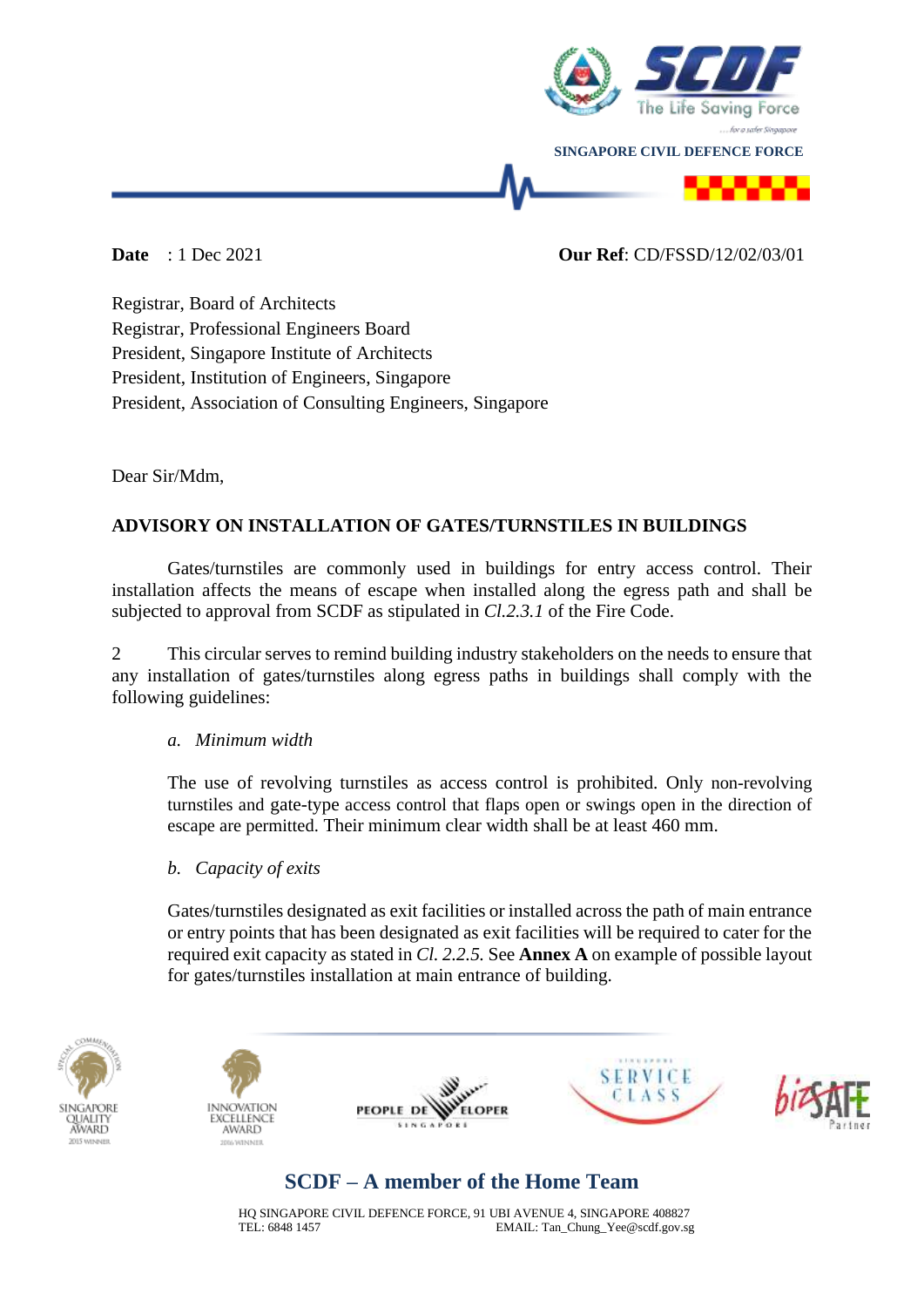*c.* Determination of Travel distance

The maximum travel distance shall comply with Cl 2.2.6, taking into account the additional travel distance due to the gates/turnstiles installed along the escape route.

3. The content of this circular shall take immediate effect.

4. Please convey the contents of this circular to members of your Board/ Institution/ Association. This circular is also available in CORENET's e-Info: http://www.corenet.gov.sg/einfo.

5. For any inquiry or clarification, please contact LTC Tan Chung Yee at 68481457 or email address Tan\_chung\_yee@scdf.gov.sg.

Yours faithfully

(transmitted via email)

LTC Tan Chung Yee for Commissioner Singapore Civil Defence Force

Distribution list

CEO, BCA CEO, URA CEO, HDB CEO, JTC CE, LTA CE, Enterprise Singapore President, REDAS President, IFE President, SISV President, FSMAS President, SCAL Honorary Secretary, SPM Manager (Fire Safety & Building Control Unit), DSTA SCDF Fire Safety Standing Committee Fire Code Review Committee











# **SCDF – A member of the Home Team**

HQ SINGAPORE CIVIL DEFENCE FORCE, 91 UBI AVENUE 4, SINGAPORE 408827